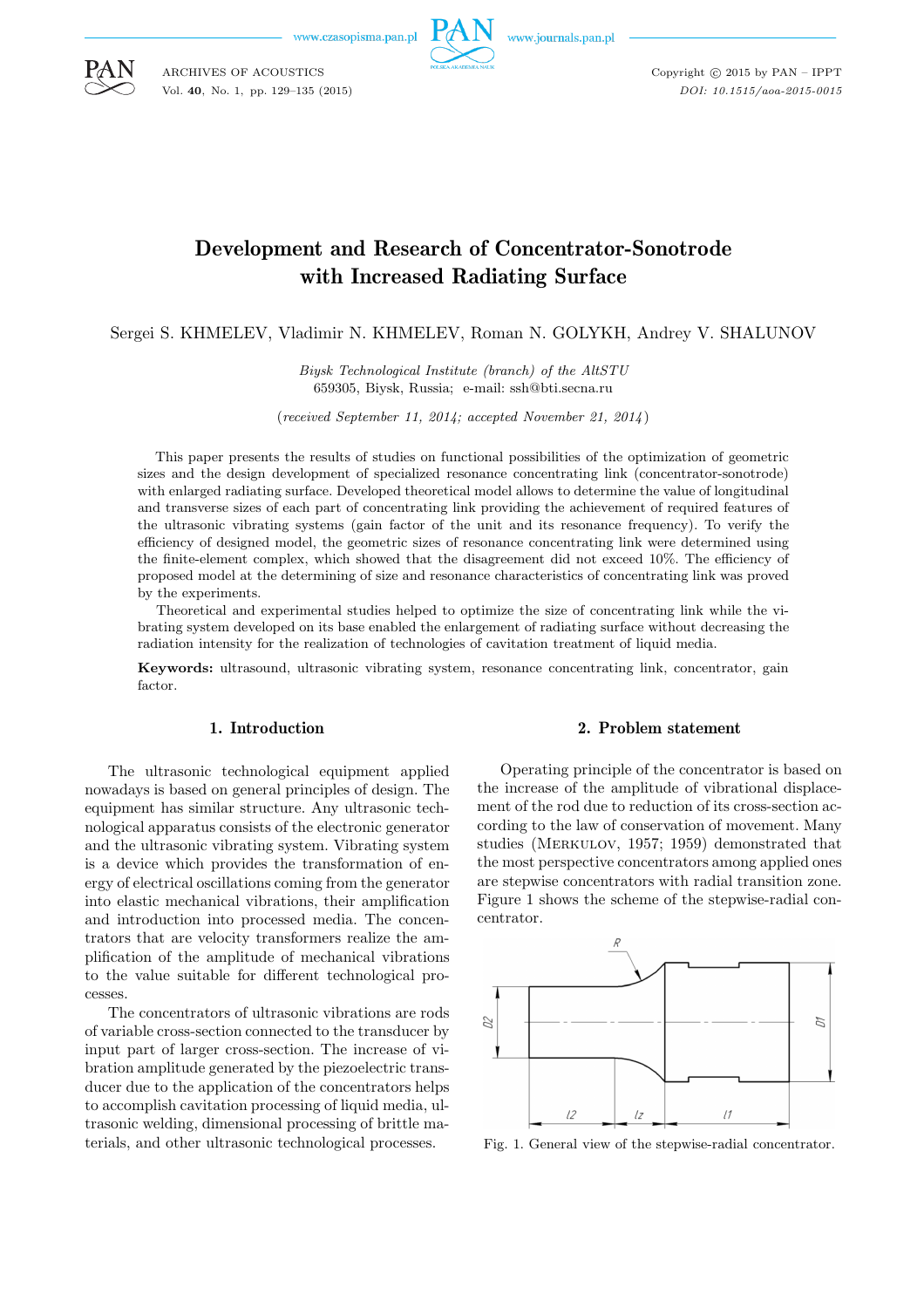|     | www.czasopisma.pan.pl $PAN$ www.journals.pan.pl |
|-----|-------------------------------------------------|
|     |                                                 |
| 130 | Archives of Acoustics Volume 40, Number 1, 2015 |

The calculations of the lengths  $l_1$ ,  $l_2$ ,  $l_z$  may be realized on the base of well-known calculation procedures described in detail in (Merkulov, 1957; 1959).

The concentrators used in modern ultrasonic apparatuses have high gain factor and strength characteristics matching the piezoelectric transducer with liquid media. However, the application of the concentrators with high gain factor (about 10) is not always possible in practice, as the reduction of the diameter of output zone decreases strength characteristics of transition zone and decreases area of radiating surface. The attempts to enlarge input cross-section of the concentrator do not solve the problem, because it requires increasing the size of the piezoelectric transducers, that is not always possible due to the limits of the diameters of produced piezoelectric elements.

At the same time, one solution of considered problem is known; it is based on the use of concentrating link connecting classic concentrator with additional mass resonating on its own frequency.

For the first time such construction was proposed in (Peshkovsky, Peshkovsky, 2008; Peshkovsky *et. al.*, 2007) and it was a base for the design of the ultrasonic vibrating systems used in a number of highproduction chemical cavitation reactors. The application of similar construction allows to obtain required gain factor at equal input and output diameters of the link.

Figure 2 shows the main points of the link construction. The zone with the diameter  $D_1$  is input and it is chosen equal to the output diameter of the piezoelectric transducer. At practical application the linear sizes  $l_1$ ,  $l_2$ ,  $l_3$  are chosen according to the sizes of the stepwise-radial concentrator. The diameter  $D_1$  is intermediate and it determines necessary gain factor. The size  $l_4$  usually corresponds to the size  $l_2$  and the influence of the angle  $\alpha$  on the parameters of amplification is not considered. The size  $l_5$  is chosen from the condition, that  $l_4 + l_5 = \lambda/2$ , where  $\lambda$  is a wavelength in the material of concentrating link. The choice of the output diameter  $D_3$  usually corresponds to the diameter  $D_1$ . Thus, its value should be determined by the requirements of the technological processes and it requires further studying.



Fig. 2. Structural diagram of concentrating resonating link.

A longitudinal ultrasonic wave passes from input end of the link to cross-section diameter  $D_2$  (located on border of zones  $l_2$  and  $l_3$ ). Amplitude of vibrating

displacement is increased at zones  $l_1$  and  $l_2$ , because cross-section is decreased (according to conservation law of momentum). The bigger the difference of diameters  $D_1$  and  $D_2$  of cross-sections link is, the more displacement amplitude increases.

The displacement amplitude is not changed at passes longitudinal wave from zones  $l_2$  and  $l_3$  to output end. But the area of radiating surface increases.

A reactive component of mechanical impedance of link is seeking to zero because at selected lengths  $l_3$ ,  $l_4$ ,  $l_5$  a primary wave from low cross-section of concentrator added up in phase with a wave from output end of link.

A mechanical stress of zone  $l_3$  is caused by equal displacement amplitudes of low cross-section of concentrator and output end of link.

Unfortunately, the concentrating link uniting the classic concentrator with the resonating mass does not have wide practical application. It is caused by the absence of theoretical and experimental investigations aimed at working-out of procedural recommendations on the optimization of the construction to achieve maximum gain factor in different conditions, at different diameters and sizes of radiating surface.

Thus, the presence of a large number of transition and longitudinal zones of various diameters in concentrating resonating link requires detailed studies of the construction for revealing of optimum relation of zone lengths and diameters at given ratios of the areas of input and output ends of the concentrator.

This paper is devoted to the studies of concentrating resonating link.

#### 3. Theoretical calculations

To make theoretical model, which is able to provide theoretical calculations of concentrating resonating link, we proceed from the assumptions, that:

- a) in the rod plane wave is propagated, i.e. stress and velocity of particles along the area of optional crosssection are constant;
- b) there is no transverse contraction;
- c) vibrations of the construction are harmonic.

In this case, the distribution of amplitudes of vibrational displacement of the zones with small diameters of considered link depending on longitudinal coordinate can be described by the following equation of longitudinal vibrations of the thin rod (l):

$$
S(x)\frac{\partial^2 u}{\partial t^2} = c^2 \frac{\partial}{\partial x} \left( S(x) \frac{\partial u}{\partial x} \right),\tag{1}
$$

where  $S(x)$  is the cross-section area of concentrating resonating link in longitudinal coordinate  $x; u$  is the value of vibrational displacement of the link in the point with longitudinal coordinate  $x$ ;  $c$  is the propagation velocity of longitudinal vibrations in the material.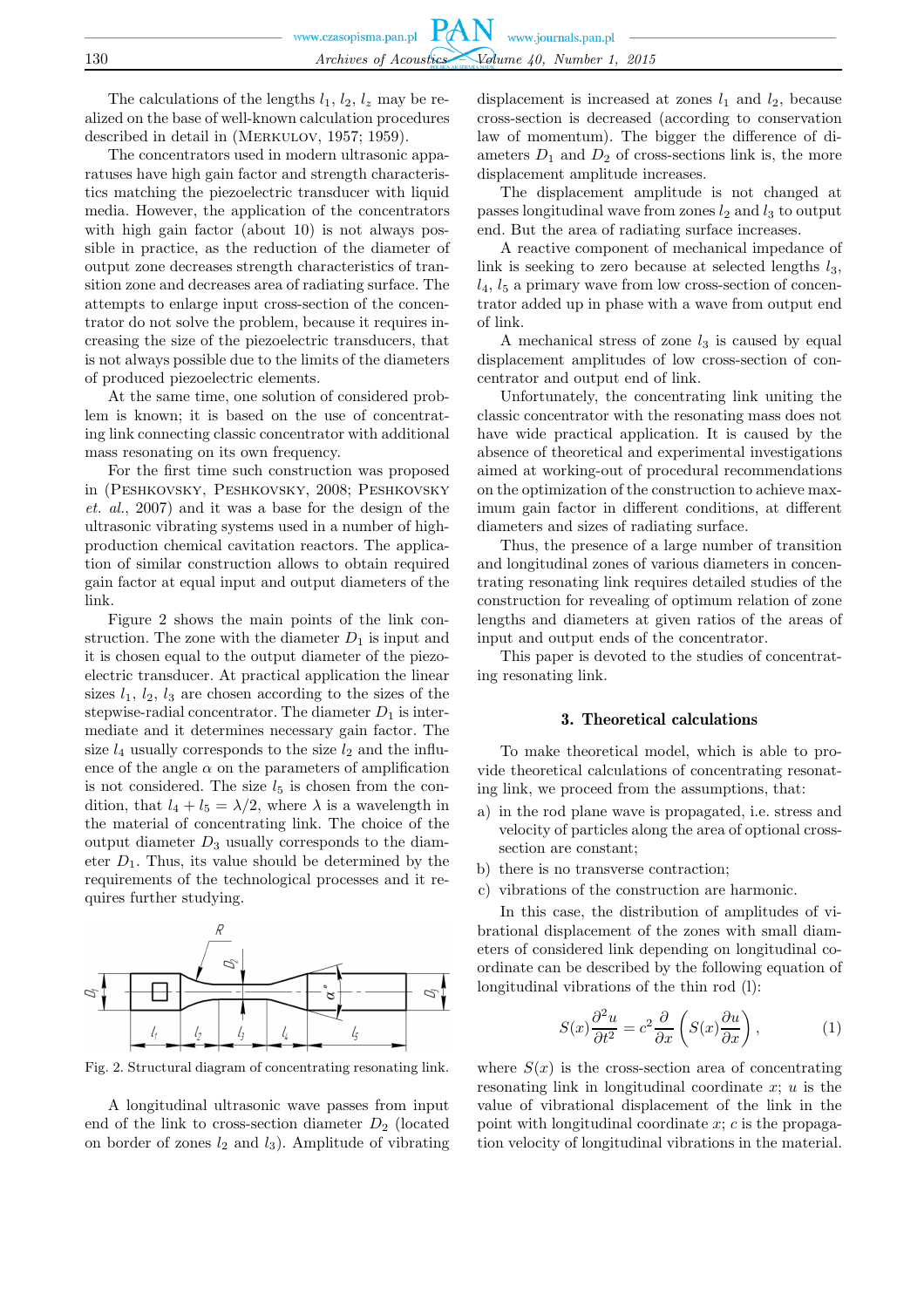As described resonance link is a linear system, it is true statement that all zones of the link vibrate with the same frequency  $\omega$ :

$$
-\omega^2 S(x)U = c^2 \frac{\partial}{\partial x} \left( S(x) \frac{\partial U}{\partial x} \right), \tag{2}
$$

where  $U$  is the amplitude of vibrational displacement.

For further consideration, the link is divided into several zones of the following types:

1. The zone of the uniform cross-section

$$
S(x) = \text{const.}
$$

The value of vibrational displacements can be presented as follows:

$$
U(x) = A\cos(kx) + B\sin(kx),
$$

where  $k$  is the wave number of concentrating link.

2. The zone with the linear profile. The area of crosssection is represented by the following dependence on the coordinate:

$$
S(x) = \left(\sqrt{S_0} + \frac{\sqrt{S_1} - \sqrt{S_0}}{L}x\right)^2, \quad (3)
$$

where  $S_0$  is the area of the input end,  $S_1$  is the area of the output end,  $L$  is the length of the zone. The value of vibrational displacements is:

$$
U(x) = AG_{1,S_0,S_1,k,L}(x) + BG_{2,S_0,S_1,k,L}(x). \quad (4)
$$

3. The zone of the link with the radial profile. The area of the cross-section is presented by the following dependence on the coordinate:

$$
S(x) = S_1 \left( \frac{d_1 + R - \sqrt{R^2 - (L - x)^2}}{d_1} \right)^2, \quad (5)
$$

where  $S_1$  is the area of the output end,  $d_1$  is the diameter of the output end, L is the length of the zone,  $R$  is the radius of curvature of the longitudinal profile.

This zone is needed to increase the amplitude of the vibrations. Radial profile reduces the value of mechanical stress.

The value of the vibrational displacements is represented in the following way:

$$
U(x) = AE_{1,S_0,S_1,k,L}(x) + BE_{2,S_0,S_1,k,L}(x). \tag{6}
$$

Functions  $G$  and  $E$  are defined from the solution of the Eq. (2).

Using stated representations, the system of equations from the following system of boundary conditions of the equality of displacements and stresses at the borders of the zones (uniform cross-section – radial –

uniform cross-section – with linear profile – radial) is formed:

$$
A_0 = U_0,\t\t(7)
$$

$$
A_0 \cos(kL_1) + B_0 \sin(kL_1) = A_1 E_{1,S_0,S_1,k,L}(0)
$$
  
+  $B_1 E_{2,S_0,S_1,k,L}(0)$ , (8)

$$
-kA_0 \sin(kL_1) + kB_0 \cos(kL_1) = A_1 E'_{1,S_0,S_1,k,L}(0)
$$
  
+  $B_1 E'_{2,S_0,S_1,k,L}(0)$ , (9)

$$
A_1E_{1,S_0,S_1,k,L}(L_2) + B_1E_{2,S_0,S_1,k,L}(L_2) = A_2, \quad (10)
$$

$$
A_1 E'_{1, S_0, S_1, k, L}(L_2) + B_1 E'_{2, S_0, S_1, k, L}(L_2) = k B_2, (11)
$$

$$
- k A_2 \sin(k L_3) + k B_2 \cos(k L_3) = A_3 G'_{1, S_0, S_1, k, L}(0)
$$

$$
+ B_3 G'_{1, S_0, S_1, k, L}(0), (12)
$$

$$
A_2 \cos(kL_3) + B_2 \sin(kL_3) = A_3 G_{1,S_0,S_1,k,L}(0) + B_3 G_{1,S_0,S_1,k,L}(0),
$$
 (13)

$$
A_3G_{1,S_0,S_1,k,L}(L_4) + B_3G_{1,S_0,S_1,k,L}(L_4) = A_4, \quad (14)
$$

$$
A_3G'_{1,S_0,S_1,k,L}(L_4) + B_3G'_{1,S_0,S_1,k,L}(L_5) = kB_4, (15)
$$

$$
A_4 G'_{1,S_0,S_1,k,L}(L_5) + B_4 G'_{1,S_0,S_1,k,L}(L_5) = 0. \tag{16}
$$

The solution of obtained system of Eqs.  $(7)-(16)$ by Gauss method relative to constant coefficients  $A_1, \ldots, A_4, B_1, \ldots, B_4$  allows determining the distribution of vibration amplitudes along the concentrating resonance link.

The obtained amplitude distribution of longitudinal vibrational displacements along the acoustic axis of the concentrating link is shown in Fig. 3 at different lengths of the zone  $l_4$  and the diameters of the input and output cross-sections (10, 15, 27 mm).



Coordinate along the axis of symmetry, mm

Fig. 3. Distribution of the amplitudes of longitudinal vibrations of concentrating link at different lengths of the zone  $l_4$ .

Obtained distributions of the vibration amplitudes along the concentrating resonance link allow to conclude that the choice of length of the zone  $l_4$  at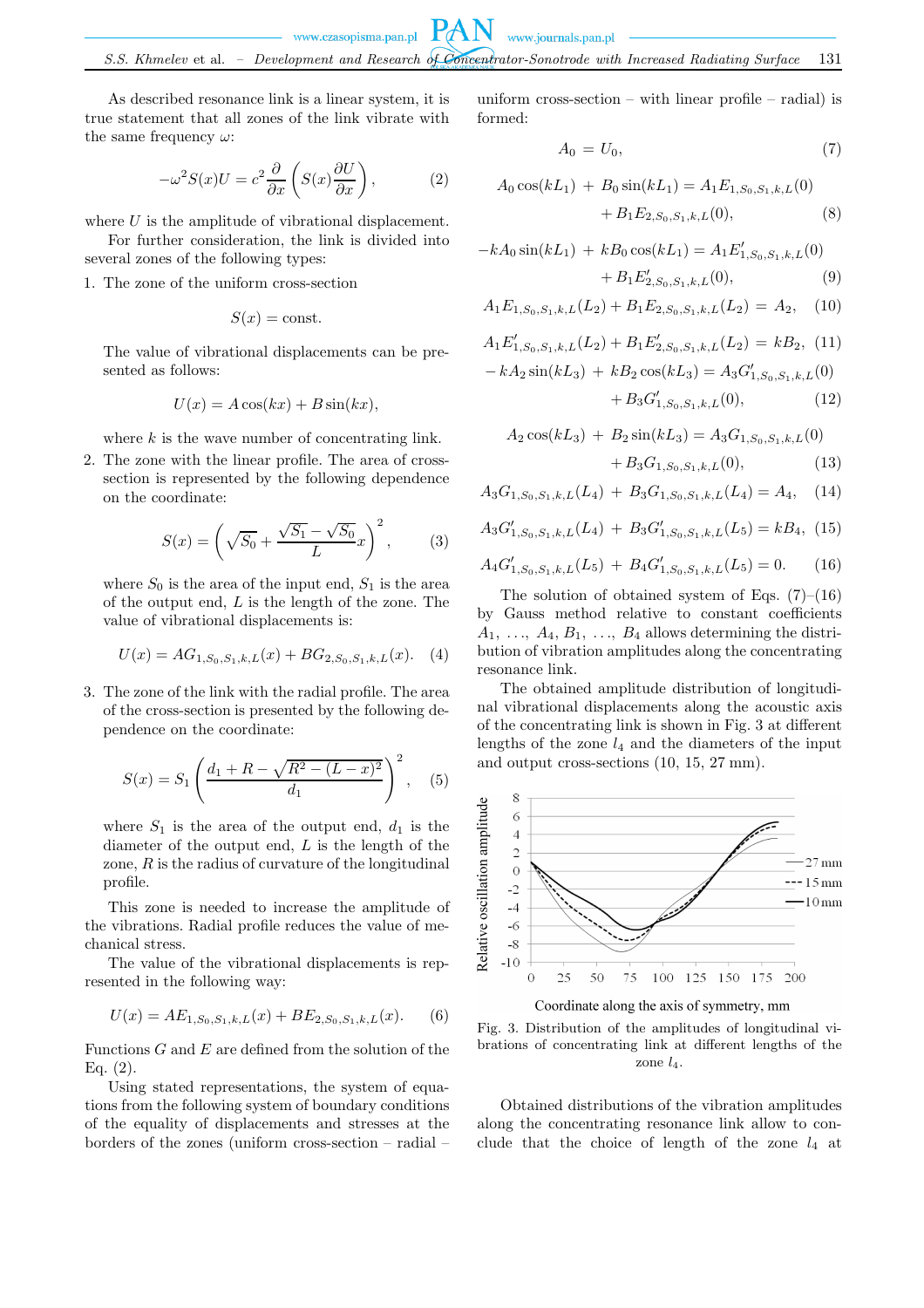constant total length of amplifying link can provide 1.5 times larger gain factor without changes of the diameters  $D_2$  and  $D_3$ .

This is because added mass (zone  $l_4$ ) will be decreased at decreasing of length l4.

Figure 4 shows the gain factor dependence on the ratio of the areas of input  $(S_{\text{in}})$  and output  $(S_{\text{out}})$ stepwise-radial concentrator cross-sections obtained by using developed model.



Fig. 4. Gain factor dependence on the ratio of the areas of input  $(S_{\text{in}})$  and output  $(S_{\text{out}})$  stepwiseradial concentrator cross-sections.

When determining relations between the areas of input and output cross-sections of the concentrating link, which equal to the relation of the areas of the zones of maximum and minimum cross-section  $(l_5)$ and  $l_3$ ) of developed amplifying link, it is possible to achieve the increased gain factor (in this case equals to 5.7) by the optimization of the length of the zone  $l_4$ .

However, due to 6.25 times increase of the area of the output end in considered link it is possible to achieve more than 6 times rising of entered acoustic energy, that proves high efficiency of above mentioned concentrating link. Figure 5 and Fig. 6 show the dependences of gain factor on the diameter and length of the zone  $l_4$ .



Fig. 5. Dependence of the gain factor on the length of the zone  $l_4$  at different diameters  $D_2$ .

Presented dependences allow to reach the conclusion that the diameter  $D_2$  of the zone  $l_3$  the most essentially influences the gain factor.

However, the attempt to reduce the diameter from 10 to 8 mm aimed at increasing in gain factor in two



Fig. 6. The dependence of gain factor on the diameter of the zone  $l_3$  at different diameters of the zone  $l_4$ .

times is inadmissible as it leads to the growth of mechanical stress, which can cause the breakage of the link. That is why optimum diameter providing allowable mechanical stress is about 10 mm. At the same time, the analysis of the model demonstrates the possibility of raising gain factor in 6...7 times by the reduction of the length of the zone  $l_4$  (the increase of the angle  $\alpha$ , see Fig. 2).

Thus, developed model allows perfecting the construction of the concentrating unit by the determining of optimum design factors.

# 4. The modelling of concentrating link by finite element method

Because of consistent carrying out of all stages of the calculations of proposed model, the main design sizes of the concentrating link are determined. To verify adequacy of proposed model the comparison with the calculations obtained by direct numerical method of finite elements was made (Khmelev *et. al.*, 2003).

For this purpose, the 3D solid model of concentrating link was developed by means of the system of automated solid design, further exported to CAE system.

As initial sizes of the 3D model were as follows: input diameter  $D_1 = 25$  mm (it equals to the output diameter of the piezoelectric transducer further used for experimental studies),  $D_2 = 10$  mm, the output diameter  $D_3 = 25$  mm. The zones  $l_1, l_2, l_3$  are calculated by the design procedure given in (Merkulov, 1957; 1959). At this  $l_1 + l_2 + l_3 = \lambda/2$ , the zone  $l_4$  is chosen equal to the zone  $l_2$ . The zone  $l_5$  is calculated on condition that  $l_4 + l_5 = \lambda/2$ . As a result, the total length of the construction is resonant and equals to  $2\lambda/2$ . The resonant frequency used in the calculation is equal to 30,000 Hz.

For CAE modelling the modal type of analysis was chosen, the geometric model was decomposed down into 65000 elements and the tetrahedral type of finite element set. The model material was chosen to meet the following specifications: density is  $4500 \text{ g/m}^3$ ,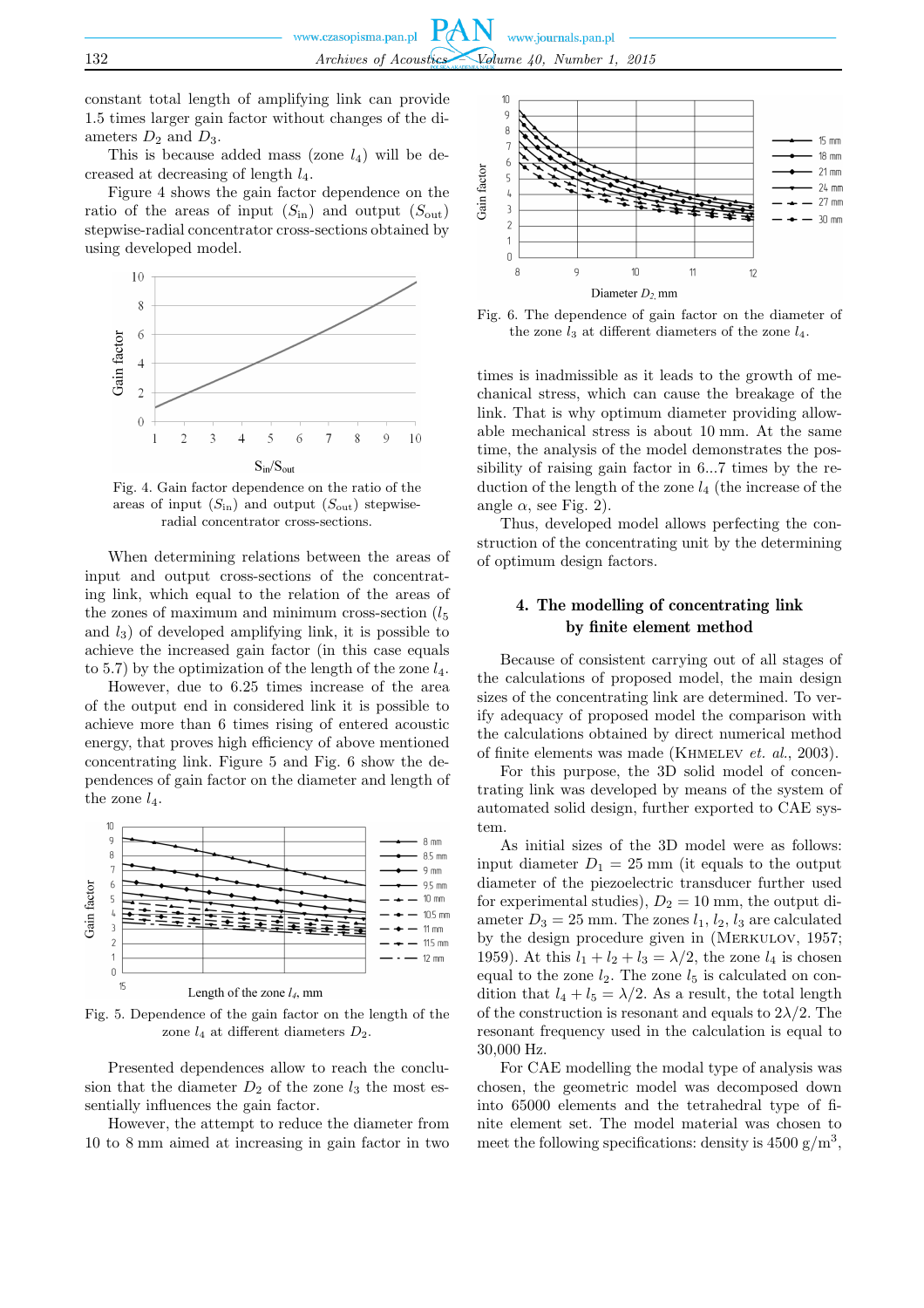Young's modulus is  $1.12 \cdot 10^{11}$  Pa, Poisson ratio is 0.429, what corresponds to the properties of titanium alloy Ti-5Al.

After that, the concentrating links with the step of 0.5 mm around these basic sizes were modelled. Obtained results are shown in Fig. 7. Figure 7a shows the dependence of gain factor on the diameter  $D_2$ . Figure 7b shows the dependence of gain factor on the length of the zone  $l_4$ .



From the dependence shown in Fig. 7a it can be assumed that if the diameter  $D_2$  is 8 mm, maximum gain factor can be achieved at constant diameter of the output part. However, as it was mentioned above, such diameter of middle part of the link and its further reduction leads to the increase of mechanical stress in this zone, and finally causes breakage. That is why optimum diameter satisfying the conditions of the achievement of maximum gain factor at mechanical stresses, which do not exceed threshold value for the material of the link, equals 10 mm.

The dependence of the gain level (Fig. 7a) is a smooth and monotonic function. This is because primary wave (radiated from the input end) has almost constant phase difference with the wave reflected from the transition zone and the output end.

From the dependence shown in Fig. 7b it is evident that at fixed size of the zone  $D_2$  the highest gain factor is achieved at minimum length of the zone  $l_4$  of the concentrating link. The conditions of passing of longitudinal waves along the link at changing of length  $l_4$ change because the phase difference between the primary and the reflected waves also changes. Thus, the dependence of the gain level from the length of the zone  $l_4$  has local extremes.

While modelling, the length of the concentrating link was determined for the purpose of assignment of exact value of proper resonance frequency of the construction. For instance, resonance frequency of the construction is 29,900 Hz, which differs from the estimated value at the 3D modelling stage in 100 Hz.

Thus, at the stage of modelling optimal lengths of all zones of the concentrating link at set resonance frequency were determined and chosen that allowed to produce the concentrating link for ultrasonic technological apparatuses.

As a result of the calculations, it is ascertained that the difference between the results of modelling by finite element method and by proposed model is not more than 10%. The presence of such error is caused by the fact that proposed model does not take into account transverse radial vibrations of the concentrating link, as longitudinal vibrations are the most interesting for the realization of ultrasonic technologies. Nevertheless, this model is satisfactory for the calculations of main geometric and resonance parameters of the concentrating link.

### 5. Experimental studies

The experimental studies on determining of performance specifications of developed link were devoted to the measurements of proper resonance frequency of the construction and gain factor of the ultrasonic vibrating system, amplitude of mechanical vibrations at the output end of the link and measurements of electroacoustic efficiency of the ultrasonic apparatus.

Figure 8 shows the appearance of the concentrating link and the ultrasonic device "Alyona" (Khmelev *et. al.*, 2007) using the vibrating system with such link.



Fig. 8. Appearance of developed concentrating link and ultrasonic apparatus.

As a source of ultrasonic vibrations, the piezoelectric transducer consisting of 2 piezoceramic rings of standard size  $24\times12.5\times6.35$  mm is used. It has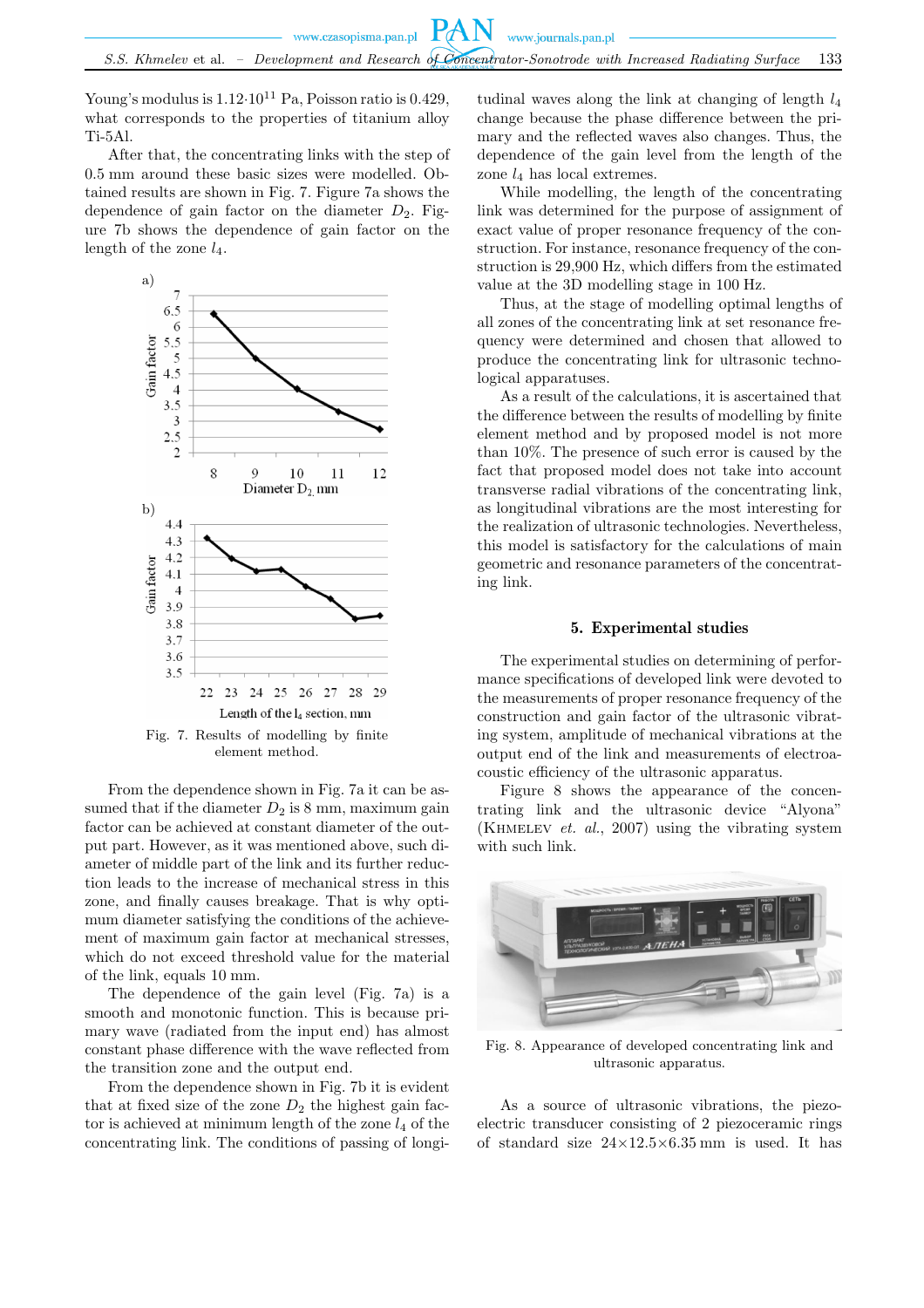frequency-lowering radiating cover plate made of aluminum alloy V95 (U.S. designation – A97075) and frequency-lowering reflecting cover plate made of steel 45 (U.S. designation – M1044). The connection of the transducer with the concentrating link is carried out by pin joint.

The measurements of resonance frequency of the vibrating system and gain factor were carried out by the piezoelectric probe (Khmelev *et. al.*, 2014) with dry point contact at the power supply of the ultrasonic vibrating system from the low-voltage generator.

The sensitivity of this piezoelectric probe is 0.86 V/µm (Khmelev *et. al.*, 2014).

The resonance frequency was defined by maximum value of vibration amplitude; the gain factor was defined as a ratio of maximum vibration amplitude on radiating end of the ultrasonic vibrating system to vibration amplitude on back reflecting cover-plate of the piezoelectric transducer. For the measurements results refer to Table 1. Relative tolerance of results does not exceed 5%. Thus, the measurements results show that measured value of the gain factor of the concentrating link is 4.8, which in its turn varies in no more than 5% from the value of the gain factor obtained by theoretical calculations. The discrepancy of the definition of the resonance frequency is 0.6%.

Amplitude of mechanical vibrations at the end of the concentrating link was measured by stroboscope method (Leonov *et. al.*, 2007). For this purpose, we used the stroboscope for measuring the amplitude of mechanical vibrations and microscope. Measurements of vibration amplitude during the operation of the apparatus showed that the amplitude of mechanical vibrations at the output end of the concentrating link was 40–45 µm. The obtained data also proved the values of gain factor of the ultrasonic vibrating system with the concentrating link, at that the obtained value of amplitude is sufficient for the realization of many ultrasonic technologies.

As the presence of diametrical vibrations of the concentrating unit was not considered, there is a special interest to study the distribution of vibrations of

the cylindrical zone  $l_5$ . Figure 9 shows the distribution of vibration amplitude obtained by described above method.



Fig. 9. Distribution of vibration amplitude along the cylindrical zone  $l_5$ .

As it is evident from the graph, the concentrating link has high level of transverse vibrations (maximum value of the amplitude does not exceed  $5 \mu m$  at the operation of the apparatus), that can cause additional energy output from the side surface. This part can be easily defined by the experiments; we partly immerse the cylindrical zone into water.

Total (at overall immersion of the cylindrical zone) efficiency of the ultrasonic device was determined by calorimetric method. This method is one of the most widely used and suitable for the determination of available acoustic power of the ultrasonic devices intended for the operation in liquid and liquid-dispersed media (Khmelev *et al.*, 2007). The procedure of measurements is based on the practical realization of the calorimetric method standardized by the IEC. Measurement of electroacoustic power was carried out by the quality analyzer of electric power. Two types of liquids – tap water and engine oil (SAE10-W40) – were measured. The number of sets of measurements for each type of liquid was 10, than the values were averaged.

For the measurements results refer to Table 2. Relative tolerance of the results does not exceed 15%.

Table 1. The measurement results obtained by the piezoelectric probe.

| Link                     | Amplitude<br>at the end | Amplitude at the back reflecting<br>cover-plate reflector | Resonance frequency<br>[kHz] | Gain factor |
|--------------------------|-------------------------|-----------------------------------------------------------|------------------------------|-------------|
| Piezoelectric transducer | 2.4                     |                                                           | 29.71                        | 1.5         |
| $+$ concentrating link   | 5.8                     | $\rm 0.8$                                                 | 29.76                        | 7.25        |

Table 2. Results concerning measurement of the unit efficiency, as obtained by the calorimetric method.

| Liquid description | Unit input power [W] | Acoustic power [W] | Efficiency $[\%]$ |
|--------------------|----------------------|--------------------|-------------------|
| Water              | 390                  | 244                | 61.5              |
| Engine oil         | 410                  | 235                | 57.3              |